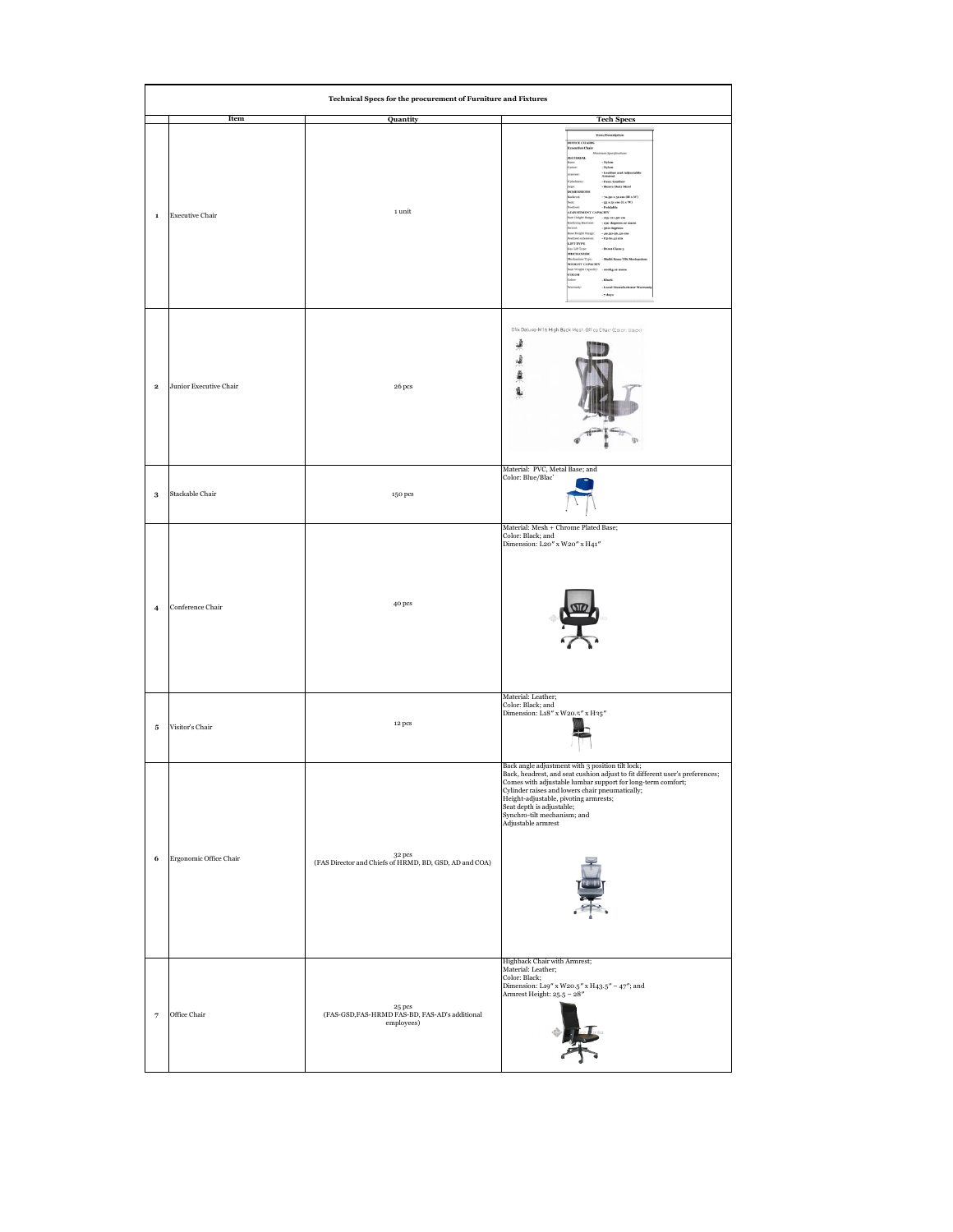| 8          | Office Revolving Chair with arm rest       | 28 units                  | Highback Executive Deluxe;<br>${\rm Armrest:}~{\rm Moulded}~{\rm Polypropylene}~({\rm PP});$ Gaslift with Synchronized Tilting Mechanism;<br>Leatherette Upholstery;<br>Star Based - Polished Aluminum;<br>Swivel and Adjustable Height;<br>Color: Black<br>Minimum Weight Capacity 100 kls; and<br>Dimension: 60 x 60 cm |
|------------|--------------------------------------------|---------------------------|---------------------------------------------------------------------------------------------------------------------------------------------------------------------------------------------------------------------------------------------------------------------------------------------------------------------------|
| 9          | Foldable Training Table                    | 50 pcs                    | with wheels;<br>Light gray color;<br>MDF top and metal footing;<br>Size: 1.5 meters; and<br>Dimensions: L1500 x W600 x H725mm                                                                                                                                                                                             |
| 10         | Office Table                               | $20\,\mathrm{pcs}$        | MDF top and metal;<br>Color: Gray Top; and<br>Dimension: L55" x W27" x H29"                                                                                                                                                                                                                                               |
| ${\bf 11}$ | Conference Table                           | 2 pcs                     | 8-seater;<br>oval;<br>Material: MDF;<br>Color: Wenge/gray; and<br>Dimension: L78.75" x W39.25" x H29.50"                                                                                                                                                                                                                  |
| $\bf{12}$  | Mini-conference table                      | 4 pcs                     | Mini-Conference Table<br>${\bf Specifications:} \\ {\bf Material: MDF+Melamine} \\ {\bf Lamination}$<br>$\mathbf x$<br>Dimension: L79" x W40" x<br>H31"                                                                                                                                                                   |
| 13         | Executive Office Table, L-type             | $\scriptstyle\rm 1\,unit$ | Table<br>- shape Executive office table in laminated finish with built in and<br>ockable cabinet/drawer                                                                                                                                                                                                                   |
| 14         | Office Table, L-type                       | 3 units                   | Table<br>L-type Office table in laminated finish with built in and lockable<br>cabinet/drawer                                                                                                                                                                                                                             |
|            | $\ensuremath{\textbf{15}}$ Steel Shelvings | $\rm{30\,units}$          | Steel Shelvings, open type<br>Size (L x W x H): 900 x 450 x 1800 mm.;<br>Materials: 6 Layers<br>Color: Grey                                                                                                                                                                                                               |
| 16         | Book Storage, Bookshelf                    | 5 units                   | 5-layer glass foor steel cabinet<br>Dimensions: 42cm x 92 cm x 186 cm<br>$\boldsymbol{2}$<br>Bookcase Document<br>Storage<br>[00000012477]<br>Size (L x W x H): 900 x 400 x 1850<br>Material: Five Layers (Light Grey)                                                                                                    |
| 17         | Open Steel Shelves                         | 25 pcs                    | 5-Layer;<br>Material: Metal;<br>Color: Gray; and<br>Dimension: L35.5" x W13.75" x H59"<br>imiture <sup>o</sup> rinila                                                                                                                                                                                                     |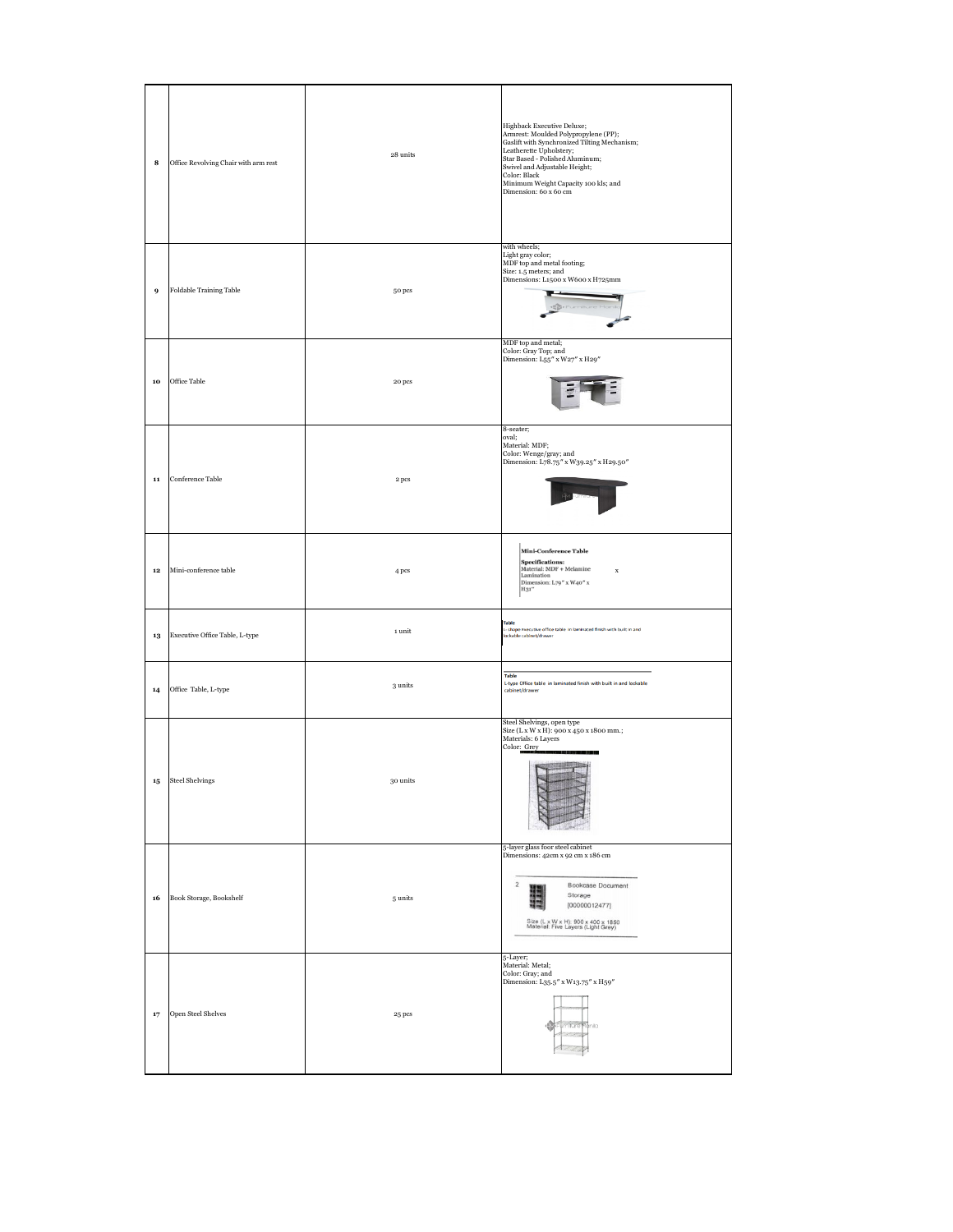| 18           | Steel Cabinet Pedestal            | 10 units | Steel Cabinet Pedestal with 3 drawers.<br>3- drawer steel mobile pedestal<br>With rollers<br>Color: Beige<br>on<br>SALE<br><b>New &amp; Featur</b>                                                                                                                                                                                                                                                                                                                                                                                                                                          |
|--------------|-----------------------------------|----------|---------------------------------------------------------------------------------------------------------------------------------------------------------------------------------------------------------------------------------------------------------------------------------------------------------------------------------------------------------------------------------------------------------------------------------------------------------------------------------------------------------------------------------------------------------------------------------------------|
| 19           | Vertical Filing Cabinet w/ Vault  | 4 pcs    | Material: Metal;<br>Color: Gray;<br>Dimension: L18" x W25" x H55"<br><b>t</b> onio<br>≔<br>▄                                                                                                                                                                                                                                                                                                                                                                                                                                                                                                |
| ${\bf 20}$   | Vertical Filing Cabinet           | 15 pcs   | Material: Steel;<br>Color: Gray;<br>Dimension: L460 x W620 x H1385 mm                                                                                                                                                                                                                                                                                                                                                                                                                                                                                                                       |
| $_{21}$      | <b>Book Cabinet</b>               | 10 pcs   | steel cabinet;<br>sliding glass door;<br>4 Adjustable Shelves;<br>With Lock;<br>Color: Beige/Gray; and<br>Dimension: L35.43" x W15.35" x H70.86";                                                                                                                                                                                                                                                                                                                                                                                                                                           |
| $\bf{22}$    | Lateral Filing Cabinet            | 46 pcs.  | Anti-Tilt;<br>Central Locking;<br>Punched Holes for Folders;<br>Plastic Divider;<br>Movable Hanger;<br>With Name Holder;<br>Color: Beige; and<br>Dimension: L35.43" x W17.72" x H52.3"                                                                                                                                                                                                                                                                                                                                                                                                      |
| $\bf{^{23}}$ | Lateral Cabinet 4 Drawers (Steel) | 8 units  | Lateral Cabinef (4 layer) (Comm. Digal)<br>Features:<br>Anti-Tilt;<br>Central Locking;<br>Punched Holes for folders;<br>Plastic Divider;<br>Movable Hanger;<br>With Name Holder<br>(Comm. Fuentes)<br>LATERAL STEEL CABINET<br>Minimum Specifications<br>4 Drawer Filling Cabinet Lateral<br>Type with Lock & Key<br>Type:<br>Dimension:<br>W900mm x 450mm x H1332mm<br>All metal construction, steel ball<br>bearing, gauge 0.9mm or gauge<br>Materials:<br>20<br>File divider, central locking<br>Accessories:<br>system<br><b>Local Supplier Warranty</b><br>Warranty:<br>7 days or more |
| $\bf{^{24}}$ | Open Shelf Cabinet                | 6 pcs    | Material: Metal, Powder-coated in light gray finish;<br>Color: Light Gray;<br>Dimension: L900 x D400 x H1850 mm; and<br>Gauge: 22mm<br>$\bigoplus$ unitro<br>minio                                                                                                                                                                                                                                                                                                                                                                                                                          |